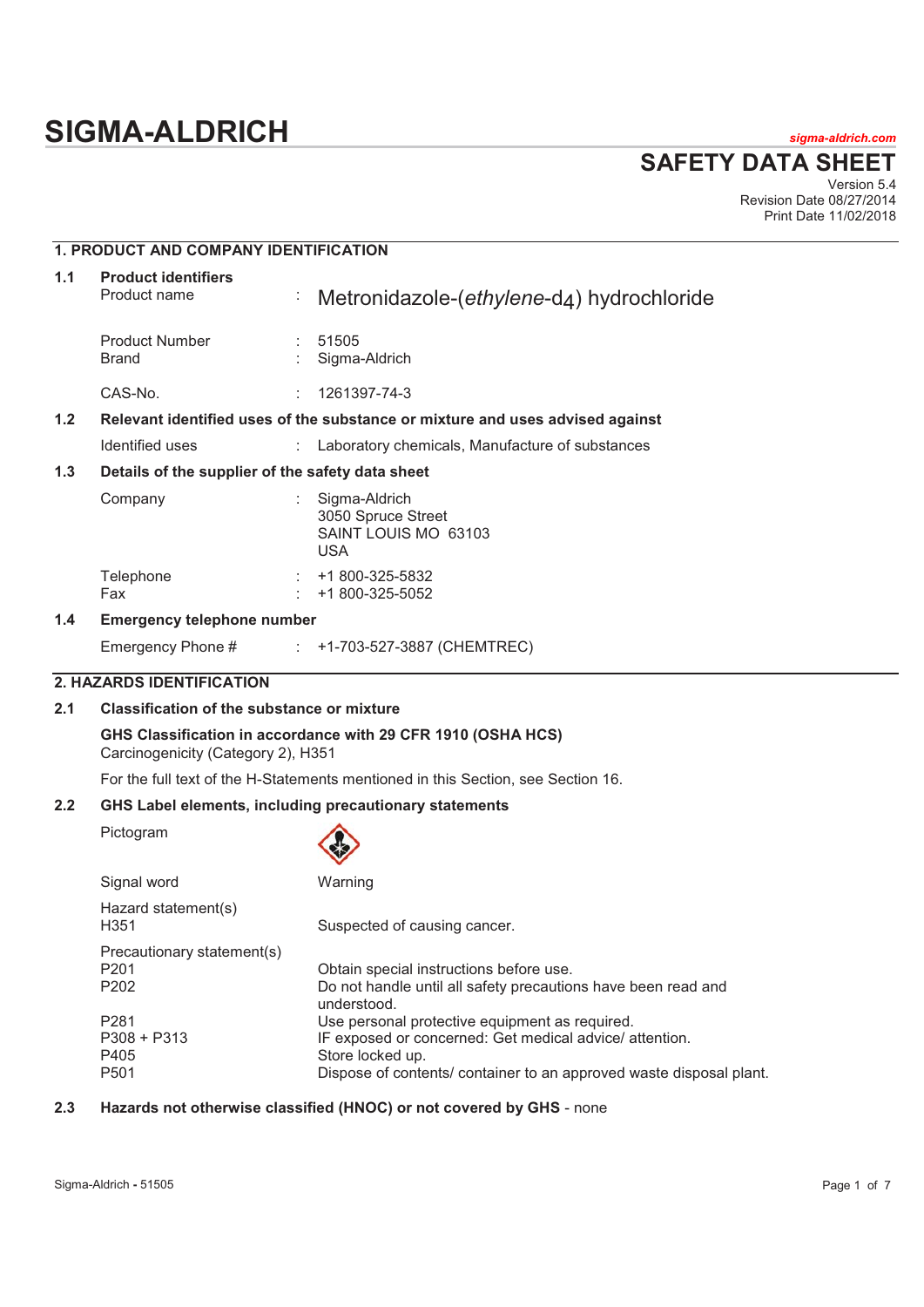#### **3. COMPOSITION/INFORMATION ON INGREDIENTS**

#### **3.1 Substances**

| Formula          | : $C_6D_4H_5N_3O_3 \cdot HCl$ |
|------------------|-------------------------------|
| Molecular weight | $: 211.64$ g/mol              |
| CAS-No.          | $: 1261397 - 74 - 3$          |

No components need to be disclosed according to the applicable regulations. For the full text of the H-Statements mentioned in this Section, see Section 16.

# **4. FIRST AID MEASURES**

#### **4.1 Description of first aid measures**

#### **General advice**

Consult a physician. Show this safety data sheet to the doctor in attendance.

#### **If inhaled**

If breathed in, move person into fresh air. If not breathing, give artificial respiration. Consult a physician.

#### **In case of skin contact**

Wash off with soap and plenty of water. Consult a physician.

#### **In case of eye contact**

Flush eyes with water as a precaution.

#### **If swallowed**

Never give anything by mouth to an unconscious person. Rinse mouth with water. Consult a physician.

# **4.2 Most important symptoms and effects, both acute and delayed**

The most important known symptoms and effects are described in the labelling (see section 2.2) and/or in section 11

**4.3 Indication of any immediate medical attention and special treatment needed**  No data available

#### **5. FIREFIGHTING MEASURES**

# **5.1 Extinguishing media**

**Suitable extinguishing media**  Use water spray, alcohol-resistant foam, dry chemical or carbon dioxide.

- **5.2 Special hazards arising from the substance or mixture**  Carbon oxides, Nitrogen oxides (NOx), Hydrogen chloride gas
- **5.3 Advice for firefighters**  Wear self-contained breathing apparatus for firefighting if necessary.

#### **5.4 Further information**  No data available

#### **6. ACCIDENTAL RELEASE MEASURES**

**6.1 Personal precautions, protective equipment and emergency procedures**  Use personal protective equipment. Avoid dust formation. Avoid breathing vapours, mist or gas. Ensure adequate ventilation. Evacuate personnel to safe areas. Avoid breathing dust. For personal protection see section 8.

# **6.2 Environmental precautions**

Prevent further leakage or spillage if safe to do so. Do not let product enter drains.

# **6.3 Methods and materials for containment and cleaning up**  Pick up and arrange disposal without creating dust. Sweep up and shovel. Keep in suitable, closed containers for disposal.

**6.4 Reference to other sections** 

For disposal see section 13.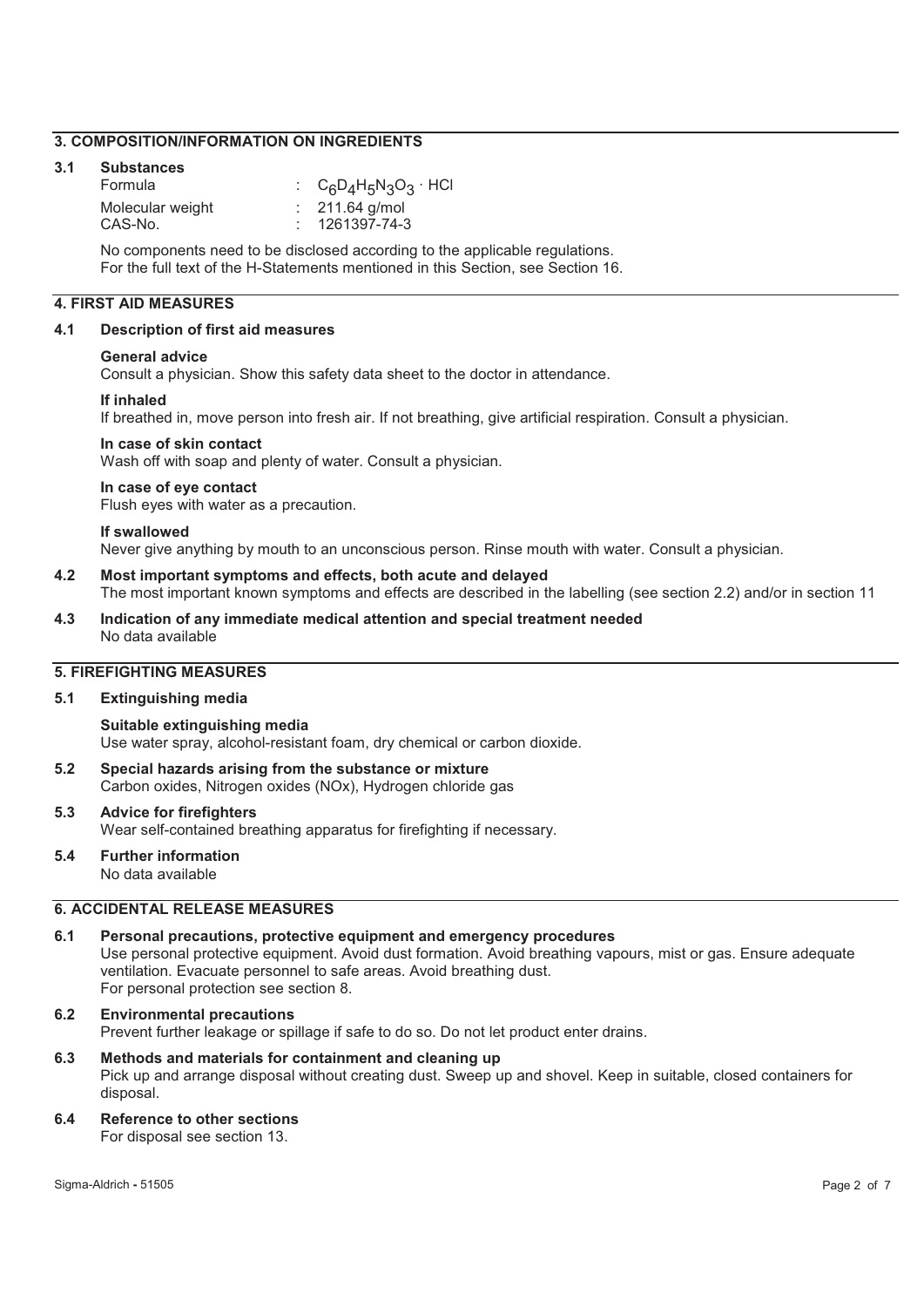#### **7. HANDLING AND STORAGE**

#### **7.1 Precautions for safe handling**

Avoid contact with skin and eyes. Avoid formation of dust and aerosols. Provide appropriate exhaust ventilation at places where dust is formed. For precautions see section 2.2.

**7.2 Conditions for safe storage, including any incompatibilities**  Keep container tightly closed in a dry and well-ventilated place.

#### **7.3 Specific end use(s)**

Apart from the uses mentioned in section 1.2 no other specific uses are stipulated

#### **8. EXPOSURE CONTROLS/PERSONAL PROTECTION**

#### **8.1 Control parameters**

#### **Components with workplace control parameters**

Contains no substances with occupational exposure limit values.

#### **8.2 Exposure controls**

#### **Appropriate engineering controls**

Handle in accordance with good industrial hygiene and safety practice. Wash hands before breaks and at the end of workday.

#### **Personal protective equipment**

### **Eye/face protection**

Safety glasses with side-shields conforming to EN166 Use equipment for eye protection tested and approved under appropriate government standards such as NIOSH (US) or EN 166(EU).

#### **Skin protection**

Handle with gloves. Gloves must be inspected prior to use. Use proper glove removal technique (without touching glove's outer surface) to avoid skin contact with this product. Dispose of contaminated gloves after use in accordance with applicable laws and good laboratory practices. Wash and dry hands.

#### **Body Protection**

impervious clothing, The type of protective equipment must be selected according to the concentration and amount of the dangerous substance at the specific workplace.

#### **Respiratory protection**

Where risk assessment shows air-purifying respirators are appropriate use a full-face particle respirator type N100 (US) or type P3 (EN 143) respirator cartridges as a backup to engineering controls. If the respirator is the sole means of protection, use a full-face supplied air respirator. Use respirators and components tested and approved under appropriate government standards such as NIOSH (US) or CEN (EU).

#### **Control of environmental exposure**

Prevent further leakage or spillage if safe to do so. Do not let product enter drains.

#### **9. PHYSICAL AND CHEMICAL PROPERTIES**

# **9.1 Information on basic physical and chemical properties**

| a) | Appearance                                 | Form: solid<br>Colour: white |
|----|--------------------------------------------|------------------------------|
| b) | Odour                                      | No data available            |
| C) | Odour Threshold                            | No data available            |
| d) | рH                                         | No data available            |
| e) | Melting point/freezing<br>point            | No data available            |
| f) | Initial boiling point and<br>boiling range | No data available            |
| g) | Flash point                                | No data available            |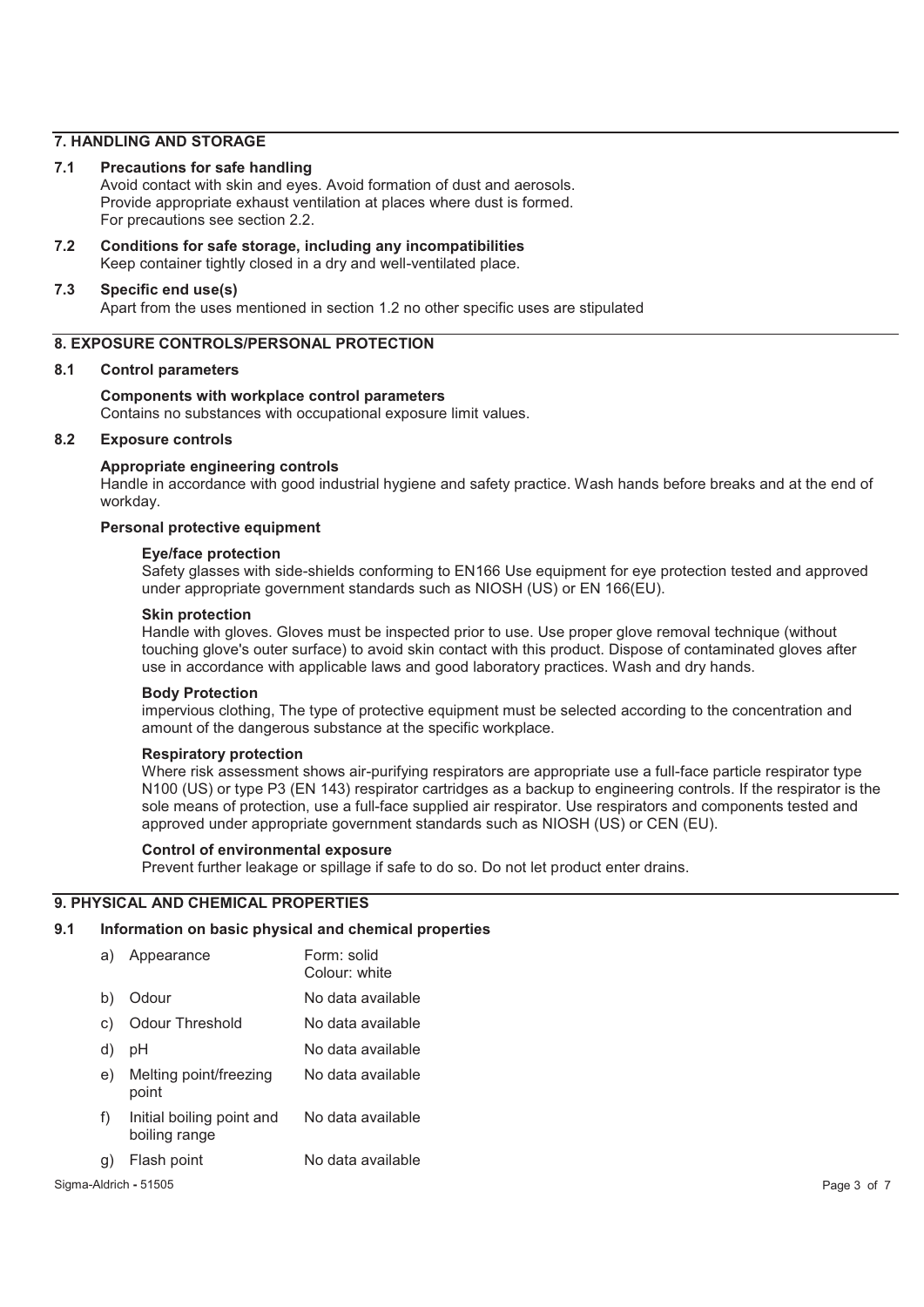|     | h)      | Evaporation rate                                   | No data available                    |
|-----|---------|----------------------------------------------------|--------------------------------------|
|     | i)      | Flammability (solid, gas)                          | No data available                    |
|     | j)      | Upper/lower<br>flammability or<br>explosive limits | No data available                    |
|     | k)      | Vapour pressure                                    | No data available                    |
|     | $\vert$ | Vapour density                                     | No data available                    |
|     | m)      | Relative density                                   | No data available                    |
|     | n)      | Water solubility                                   | soluble                              |
|     | O)      | Partition coefficient: n-<br>octanol/water         | No data available                    |
|     | p)      | Auto-ignition<br>temperature                       | No data available                    |
|     | q)      | Decomposition<br>temperature                       | No data available                    |
|     | r)      | Viscosity                                          | No data available                    |
|     | s)      | Explosive properties                               | No data available                    |
|     | t)      | Oxidizing properties                               | No data available                    |
| 9.2 |         | <b>Other safety information</b>                    |                                      |
|     |         | Solubility in other<br>solvents                    | Dimethyl sulfoxide. (DMSO) - soluble |

#### **10. STABILITY AND REACTIVITY**

#### **10.1 Reactivity**  No data available

**10.2 Chemical stability**  Stable under recommended storage conditions.

- **10.3 Possibility of hazardous reactions**  No data available
- **10.4 Conditions to avoid**  No data available
- **10.5 Incompatible materials**  Strong oxidizing agents

#### **10.6 Hazardous decomposition products**  Other decomposition products - No data available In the event of fire: see section 5

## **11. TOXICOLOGICAL INFORMATION**

#### **11.1 Information on toxicological effects**

#### **Acute toxicity**  No data available

Inhalation: No data available

Dermal: No data available

No data available

#### **Skin corrosion/irritation**  No data available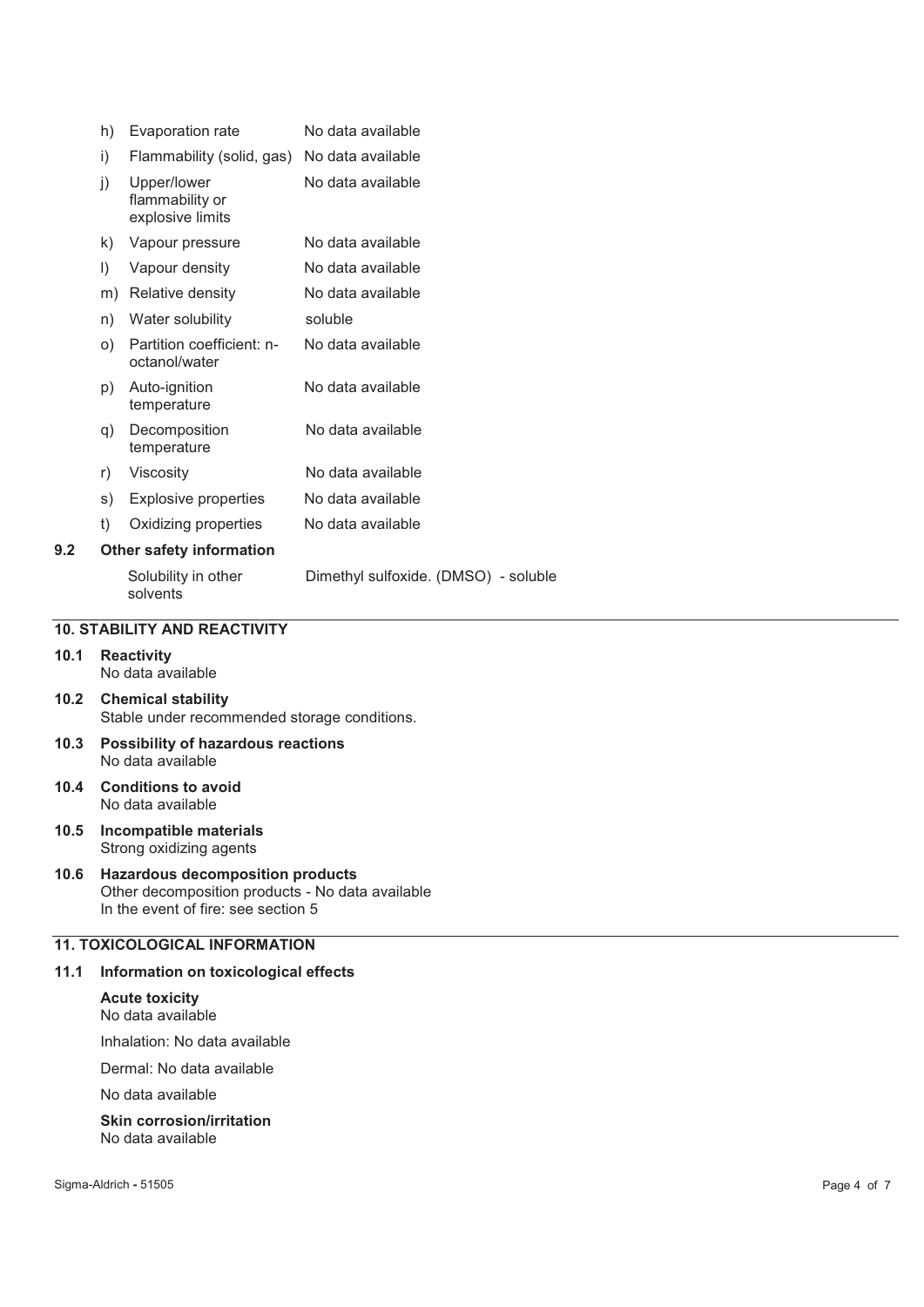# **Serious eye damage/eye irritation**

No data available

#### **Respiratory or skin sensitisation**  No data available

**Germ cell mutagenicity**  No data available

### **Carcinogenicity**

This product is or contains a component that has been reported to be possibly carcinogenic based on its IARC, ACGIH, NTP, or EPA classification.

Limited evidence of carcinogenicity in animal studies

- IARC: No component of this product present at levels greater than or equal to 0.1% is identified as probable, possible or confirmed human carcinogen by IARC.
- ACGIH: No component of this product present at levels greater than or equal to 0.1% is identified as a carcinogen or potential carcinogen by ACGIH.
- NTP: No component of this product present at levels greater than or equal to 0.1% is identified as a known or anticipated carcinogen by NTP.
- OSHA: No component of this product present at levels greater than or equal to 0.1% is identified as a carcinogen or potential carcinogen by OSHA.

# **Reproductive toxicity**

No data available

No data available

**Specific target organ toxicity - single exposure**  No data available

**Specific target organ toxicity - repeated exposure**  No data available

**Aspiration hazard**  No data available

# **Additional Information**

RTECS: Not available

To the best of our knowledge, the chemical, physical, and toxicological properties have not been thoroughly investigated.

# **12. ECOLOGICAL INFORMATION**

- **12.1 Toxicity**  No data available
- **12.2 Persistence and degradability**  No data available
- **12.3 Bioaccumulative potential**  No data available

# **12.4 Mobility in soil**

No data available

# **12.5 Results of PBT and vPvB assessment**

PBT/vPvB assessment not available as chemical safety assessment not required/not conducted

# **12.6 Other adverse effects**

No data available

Sigma-Aldrich **-** 51505 Page 5 of 7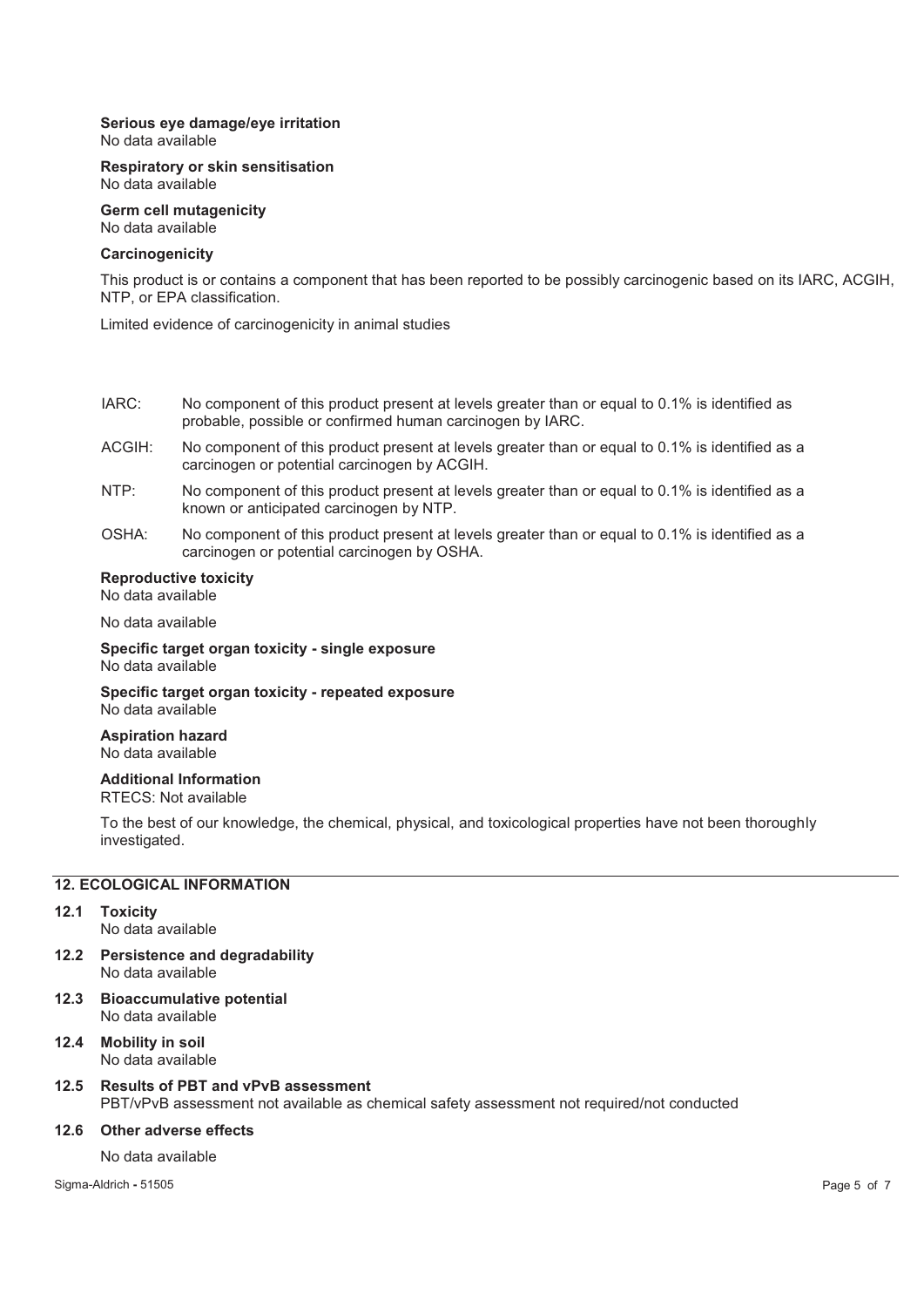## **13. DISPOSAL CONSIDERATIONS**

#### **13.1 Waste treatment methods**

## **Product**

Offer surplus and non-recyclable solutions to a licensed disposal company.

#### **Contaminated packaging**

Dispose of as unused product.

# **14. TRANSPORT INFORMATION**

#### **DOT (US)**

Not dangerous goods

#### **IMDG**

Not dangerous goods

## **IATA**

Not dangerous goods

#### **15. REGULATORY INFORMATION**

#### **SARA 302 Components**

No chemicals in this material are subject to the reporting requirements of SARA Title III, Section 302.

#### **SARA 313 Components**

This material does not contain any chemical components with known CAS numbers that exceed the threshold (De Minimis) reporting levels established by SARA Title III, Section 313.

# **SARA 311/312 Hazards**

No SARA Hazards

## **Massachusetts Right To Know Components**

No components are subject to the Massachusetts Right to Know Act.

# **Pennsylvania Right To Know Components**

| Metronidazole-(ethylene-d4) hydrochloride  | CAS-No.<br>1261397-74-3 | <b>Revision Date</b> |
|--------------------------------------------|-------------------------|----------------------|
| <b>New Jersey Right To Know Components</b> |                         |                      |
| Metronidazole-(ethylene-d4) hydrochloride  | CAS-No.<br>1261397-74-3 | <b>Revision Date</b> |
|                                            |                         |                      |

#### **California Prop. 65 Components**

This product does not contain any chemicals known to State of California to cause cancer, birth defects, or any other reproductive harm.

# **16. OTHER INFORMATION**

**Full text of H-Statements referred to under sections 2 and 3.** 

| H351                                                                       | Suspected of causing cancer. |
|----------------------------------------------------------------------------|------------------------------|
| <b>HMIS Rating</b><br>Health hazard:<br>Chronic Health Hazard:             | ი                            |
| Flammability:                                                              | 0                            |
| <b>Physical Hazard</b>                                                     | 0                            |
| <b>NFPA Rating</b><br>Health hazard:<br>Fire Hazard:<br>Reactivity Hazard: | ი<br>Ω                       |